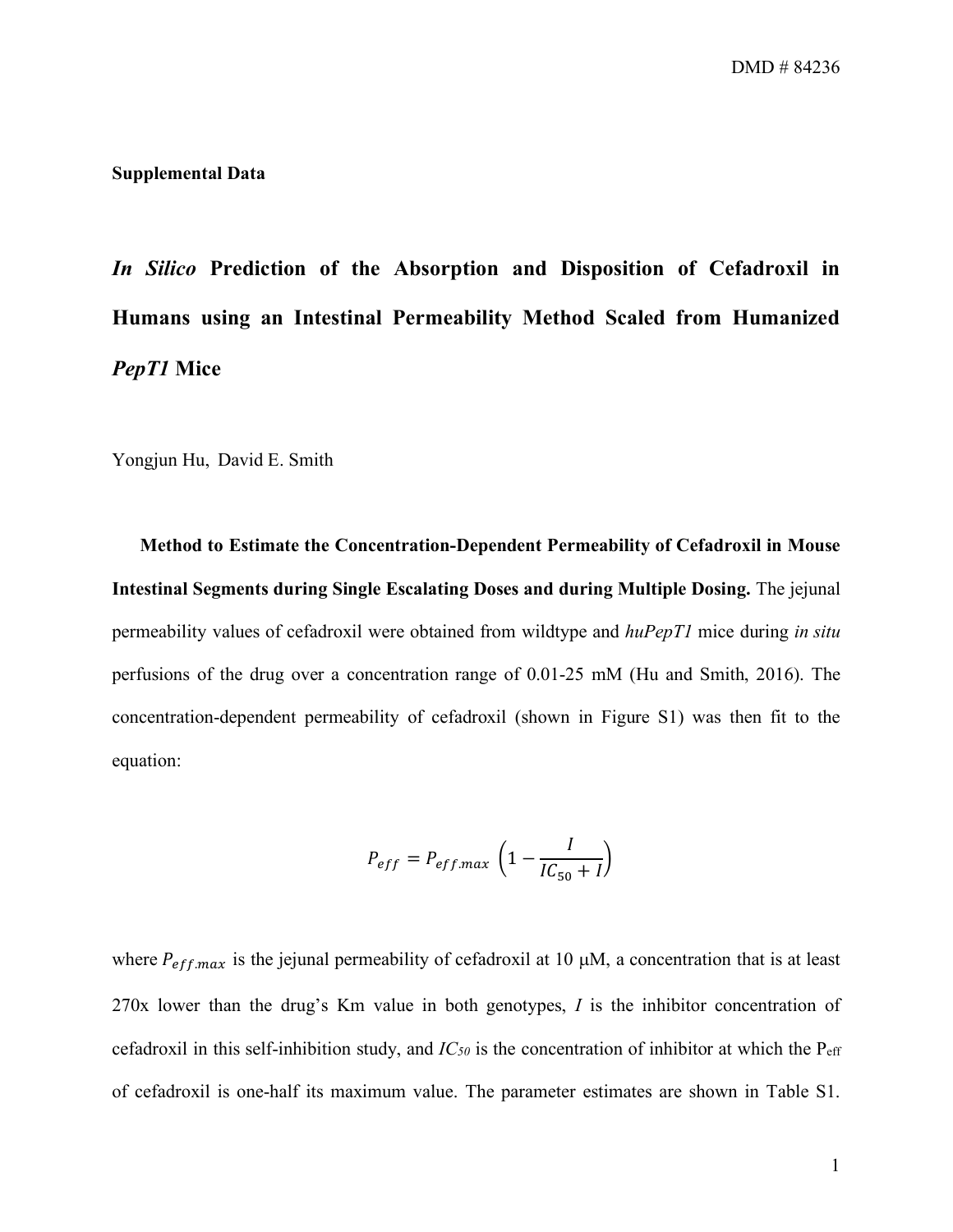The observed jejunal P<sub>eff</sub> values of 10  $\mu$ M cefadroxil in wildtype and *huPepT1* mice are presented in Table S2, along with Peff estimates made in mouse jejunum from human single escalating doses (i.e., 4.1 mM at 5 mg/kg, 12.4 mM at 15 mg/kg, 24.8 mM at 30 mg/kg) and during multiple dosing [i.e., 5.5 mM at 500 mg (6.7 mg/kg) every 6 hours].

The  $P_{\text{eff}}$  values of 10  $\mu$ M cefadroxil in other intestinal segments were obtained from wildtype and *huPepT1* mice during *in situ* perfusions of the drug (Hu and Smith, 2016). P<sub>eff</sub> estimates at other dose levels were then determined by proportionality (Table S2). For example, the duodenal P<sub>eff</sub> of cefadroxil at 5 mg/kg was estimated in wildtype mice as:  $0.40/0.62 \times 0.55 = 0.36 \times 10^{-4}$ cm/sec. These values in mice were then scaled for human subjects by:  $P_{\text{eff. human}} = P_{\text{eff. mouse}}$ . (Rhuman/Rmouse) where R is radius of intestine (Tables 3 and S2).

**Method to Estimate the Permeability of Cefadroxil in Intestinal Segments of** *huPepT1* **Mice during the 5 mg/kg Cefadroxil** ± **45 mg/kg Cephalexin Drug-Drug Interaction Study.** Since the *in situ* intestinal permeability of cephalexin was unknown, we assumed that cefadroxil and cephalexin had the same *IC50* values. Thus, cephalexin equivalents (i.e., 38.9 mM at 45 mg/kg) were added to cefadroxil (i.e., 4.1 mM at 5 mg/kg) and, at a total concentration of 43.0 mM, the jejunal permeability of cefadroxil in *huPepT1* mice was estimated according to the above equation as  $0.023 \times 10^{-4}$  cm/sec. P<sub>eff</sub> estimates in the other intestinal segments were then determined by proportionality (Table S2). For example, the duodenal Peff in *huPepT1* mice was estimated as:  $0.023/0.111x0.154=0.032x10^{-4}$  cm/sec. As before, these values in mice were then scaled for human subjects by:  $P_{\text{eff.human}} = P_{\text{eff. mouse}} \bullet (R_{\text{human}}/R_{\text{mouse}})$  where R is radius of intestine. (Tables 3 and S2).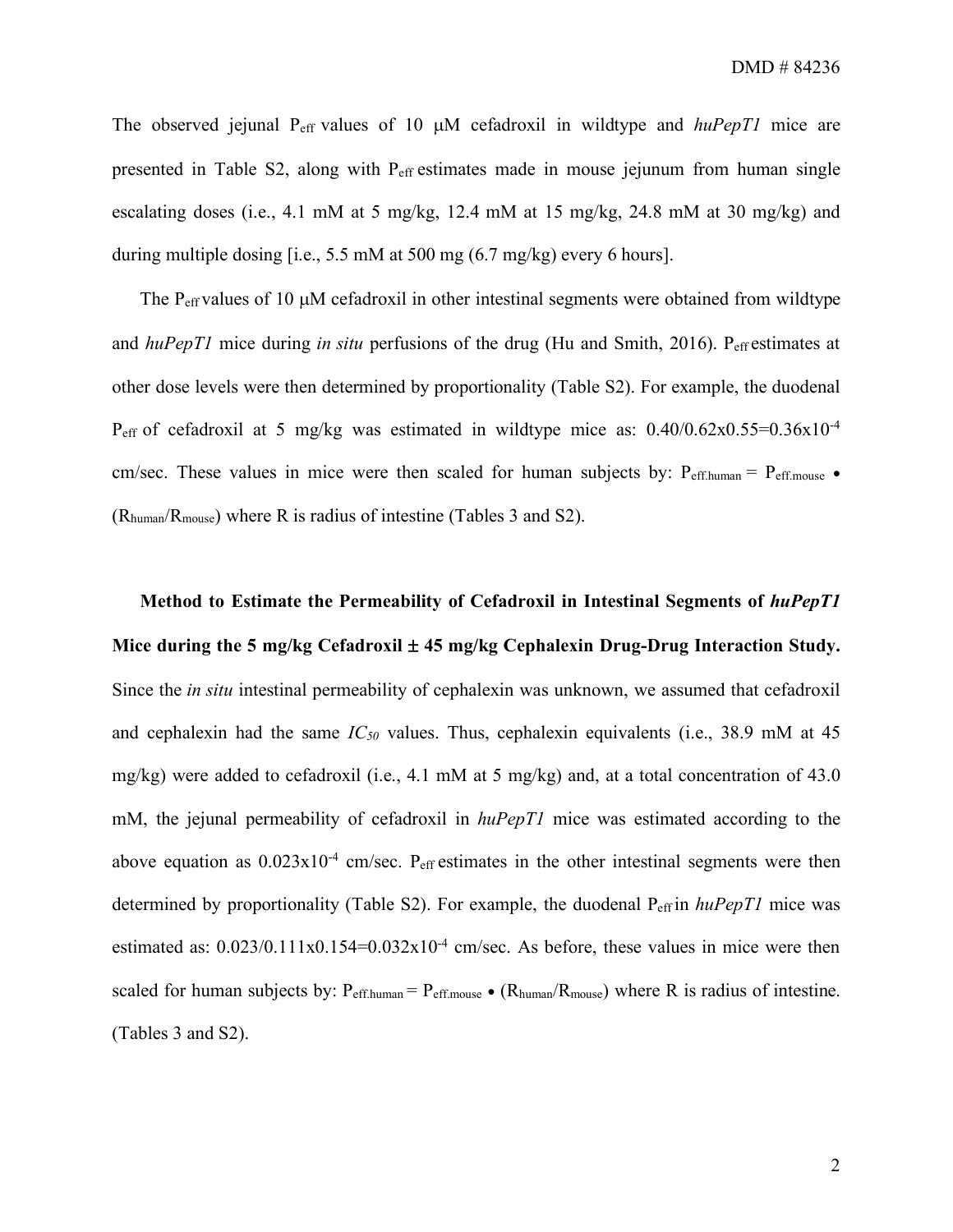## TABLE S1

Model fitting of permeability parameters in wildtype (WT) and humanized (hu) PepT1 mice

| Parameter                                         | WТ              | hu              |
|---------------------------------------------------|-----------------|-----------------|
| $P_{\text{eff}.max}$ (cm/sec x 10 <sup>-4</sup> ) | $0.71 \pm 0.07$ | $0.18 \pm 0.04$ |
| $IC_{50}$ (mM)                                    | $4.85 \pm 1.73$ | $6.52 \pm 4.26$ |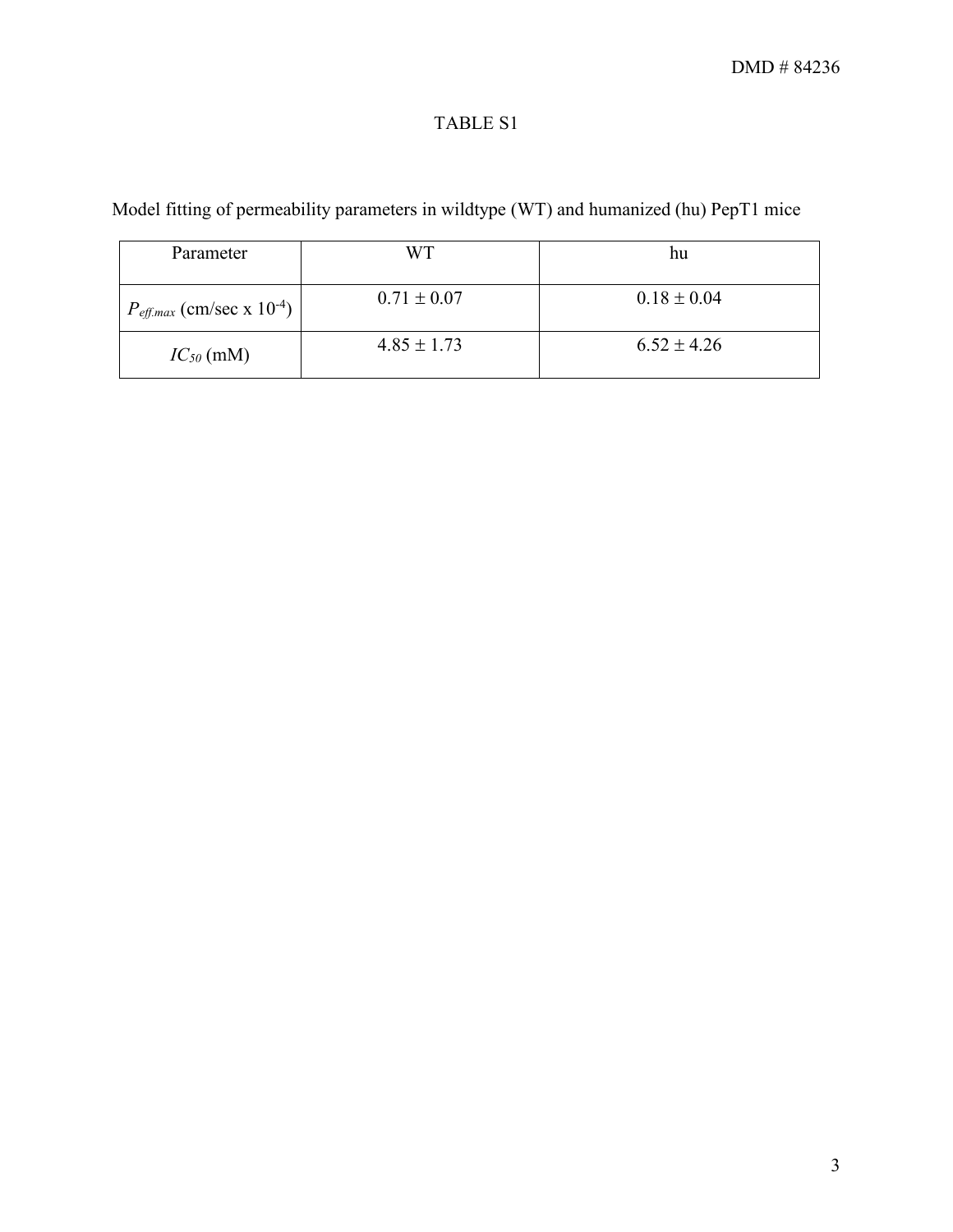## TABLE S2

Observed and predicted intestinal P<sub>eff</sub> of cefadroxil in wildtype (WT) and humanized (hu) PepT1

mice when estimated by the *in situ* permeability of small and large intestines

|                    | Mouse       | Human | <b>WT</b>  | hu   | <b>WT</b> | hu    | <b>WT</b>          | hu    | <b>WT</b>  | hu    | <b>WT</b>                       | hu    | hu                              |
|--------------------|-------------|-------|------------|------|-----------|-------|--------------------|-------|------------|-------|---------------------------------|-------|---------------------------------|
|                    | Radius (cm) |       | $10 \mu M$ |      | 5 mg/kg   |       | $15 \text{ mg/kg}$ |       | $30$ mg/kg |       | 500 mg<br>$(6.7 \text{ mg/kg})$ |       | <b>CEF</b><br>$+$<br><b>CEP</b> |
| Stomach            | 0.40        | 9.67  | 0.00       | 0.00 | 0.00      | 0.00  | 0.00               | 0.00  | 0.00       | 0.00  | 0.00                            | 0.00  | 0.00                            |
| Duodenum           | 0.14        | 1.53  | 0.55       | 0.24 | 0.361     | 0.154 | 0.201              | 0.088 | 0.128      | 0.053 | 0.317                           | 0.136 | 0.032                           |
| Jejenum 1          | 0.13        | 1.45  | 0.62       | 0.17 | 0.402     | 0.111 | 0.223              | 0.063 | 0.142      | 0.038 | 0.352                           | 0.098 | 0.023                           |
| Jejenum 2          | 0.12        | 1.29  | 0.62       | 0.17 | 0.402     | 0.111 | 0.223              | 0.063 | 0.142      | 0.038 | 0.352                           | 0.098 | 0.023                           |
| Ileum 1            | 0.11        | 1.13  | 0.29       | 0.12 | 0.190     | 0.078 | 0.106              | 0.044 | 0.067      | 0.027 | 0.167                           | 0.069 | 0.016                           |
| Ileum <sub>2</sub> | 0.10        | 0.98  | 0.29       | 0.12 | 0.190     | 0.078 | 0.106              | 0.044 | 0.067      | 0.027 | 0.167                           | 0.069 | 0.016                           |
| Ileum 3            | 0.09        | 0.82  | 0.29       | 0.12 | 0.190     | 0.078 | 0.106              | 0.044 | 0.067      | 0.027 | 0.167                           | 0.069 | 0.016                           |
| Caecum             | 0.62        | 3.39  | 0.00       | 0.06 | 0.003     | 0.036 | 0.001              | 0.020 | 0.001      | 0.012 | 0.002                           | 0.032 | 0.007                           |
| Ascending<br>Colon | 0.33        | 2.41  | 0.00       | 0.06 | 0.003     | 0.032 | 0.001              | 0.018 | 0.001      | 0.011 | 0.002                           | 0.029 | 0.007                           |

 $P_{\text{eff}}$ , intestinal permeability in units of cm/sec (x 10<sup>-4</sup>).

Observed Peff values of 10 µM cefadroxil in the small and large intestines of WT and *huPepT1* mice were obtained previously by our laboratory (Hu and Smith, 2016), and shown in bold text. Predicted Peff values of cefadroxil in the small and large intestines of WT and *huPepT1* mice are shown after human single oral doses of 5, 15 and 30 mg/kg, after 500 mg (6.7 mg/kg) oral doses every six hours, and after 5 mg/kg cefadroxil plus 45 mg/kg cephalexin (CEF + CEP).